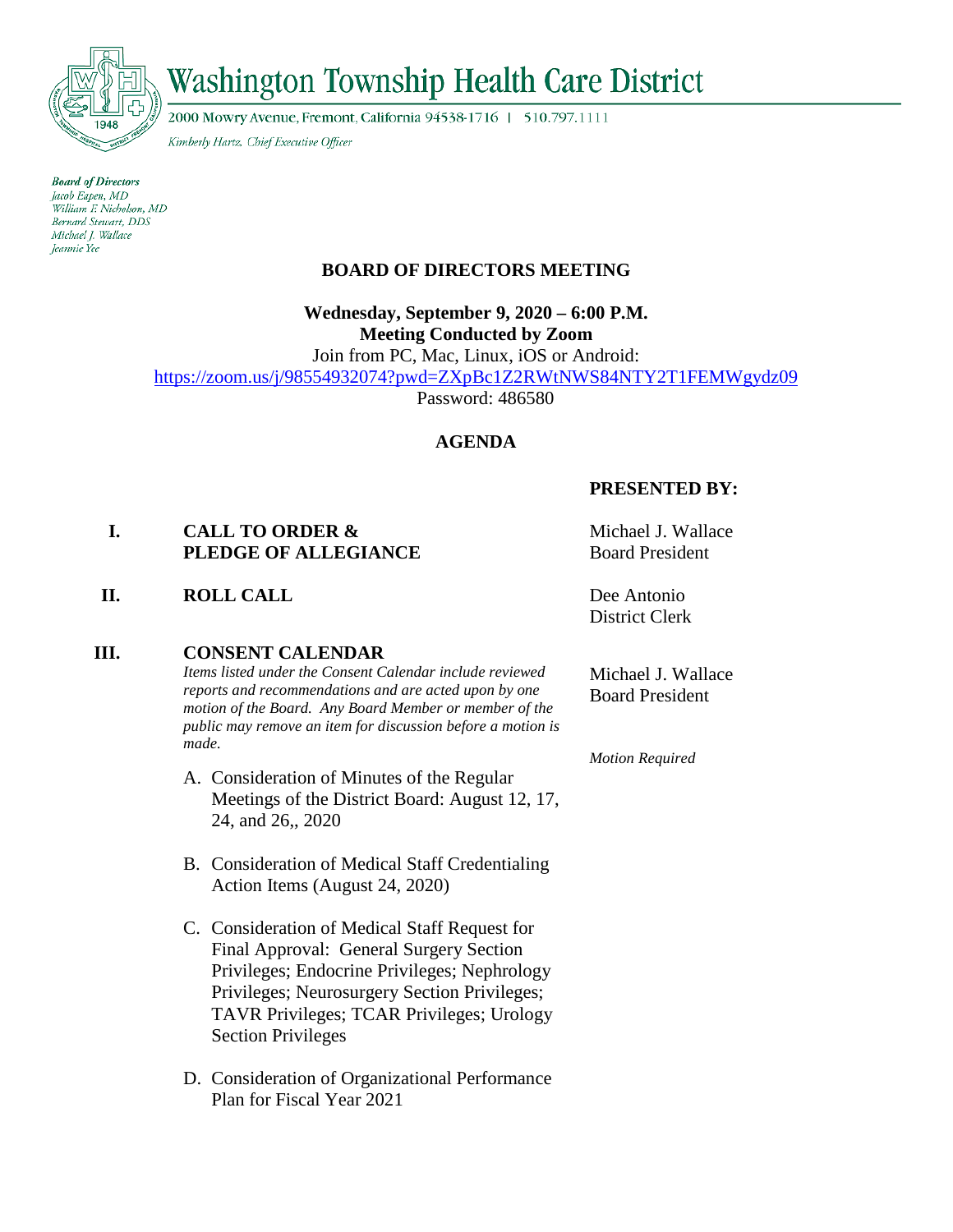E. Consideration of Budgeted Capital Request: LeaseAccelerator Accounting Application (\$158,400.00)

# **IV. COMMUNICATIONS**

#### A. Oral

*This opportunity is provided for persons in the audience to make a brief statement, not to exceed three (3) minutes on issues or concerns not on the agenda and within the subject matter of jurisdiction of the Board.. "Request to Speak" cards should be filled out in advance and presented to the District Clerk. For the record, please state your name.*

- B. Written
- **V. PRESENTATION** COVID-19 Update to the Community

## **VI. REPORTS PRESENTED BY:**

- A. Lean Report: Presentation of Lean Certificates
- B. Quality Report: 2020 Influenza Prevention Program
- C. Finance Report Chris Henry

Donald Pipkin Chief, Strategic Development

Dianne Martin, MD

Vice President & Chief Financial **Officer** 

D. Hospital Operations Report Kimberly Hartz

## **VII. ANNOUNCEMENTS** Kimberly Hartz

## **VIII. ADJOURN TO CLOSED SESSION**

*In accordance with Section 32106 and 32155 of the California Health & Safety Code, portions of this meeting may be held in closed session.*

- A. Report of Medical Staff and Quality Assurance Committee, Health & Safety Code section 32155
- B. Report involving a trade secret pursuant to Health & Safety Code section 32106

Chief Executive Officer

Chief Executive Officer